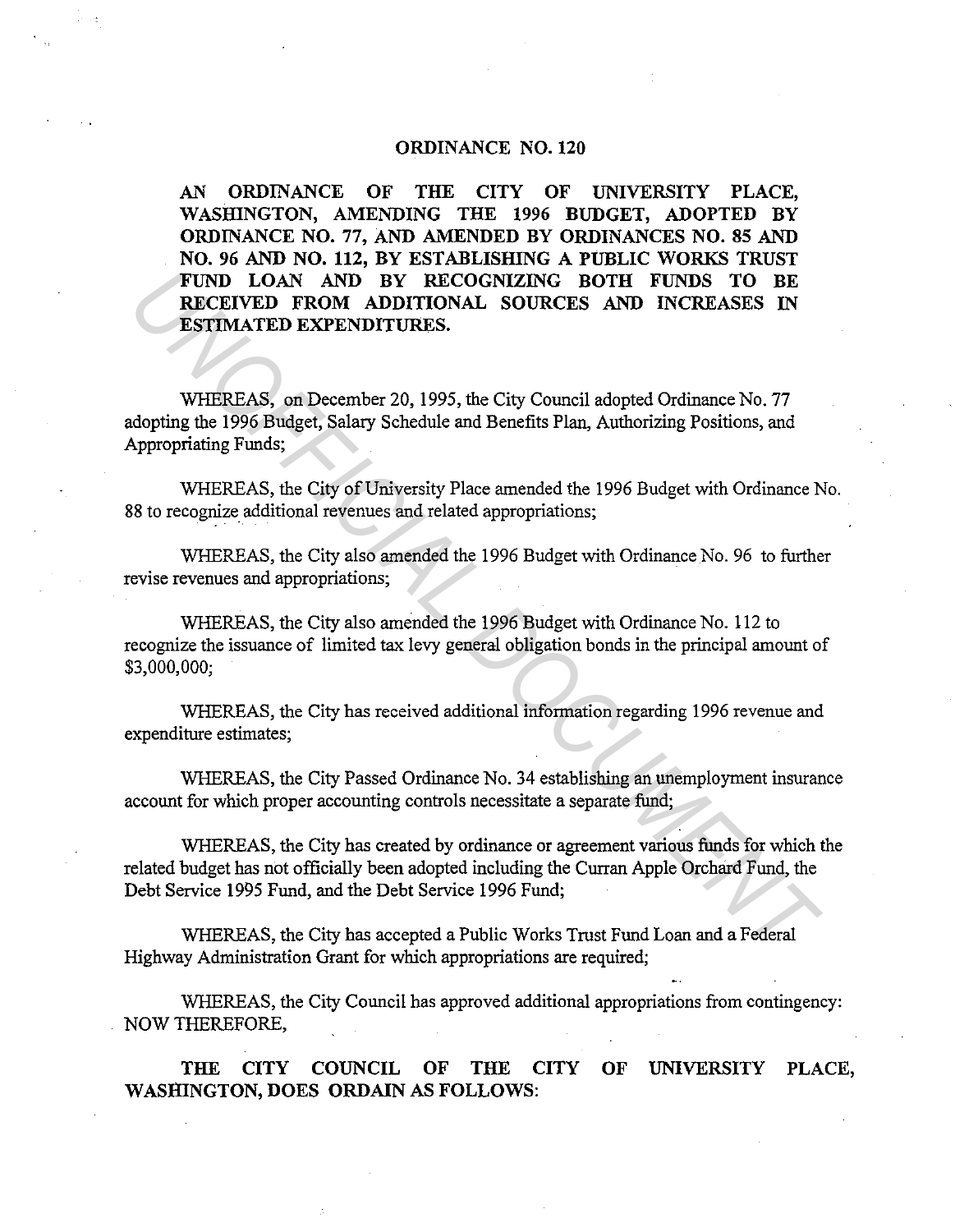Section 1. There is hereby established in the City Treasury the Public works Trust Fund Loan Fund, for the purpose of deposit and expenditure of funds received from the Washington State Public Works Trust Fund.

Section 2. Amending Section 1 of Ordinance No. 112. Section 1 of Ordinance No. 112 is hereby amended to recognize revised revenues as follows:

| Taxes                          | 4,060,648<br>S |
|--------------------------------|----------------|
| <b>Licenses &amp; Permits</b>  | 120,000        |
| Intergovernmental Revenue      | 5,905,702      |
| <b>Charges for Services</b>    | 839,513        |
| Fines and Forfeits             | 7,000          |
| Miscellaneous Sources          | 3,076,600      |
| <b>Other Financing Sources</b> | 3,395,586      |
| <b>Beginning Fund Balances</b> | 613,879        |
| Amended 1996 Revenues          | 18,018,928     |
|                                |                |

Section 3. Amending Section 2 or Ordinance No. 112. Section 2 of Ordinance No. 112 is hereby amended to recognize appropriations as follows:

| Recognition of Revenues. The budget for January 1 - December 31, 1996 recognized   |                  |
|------------------------------------------------------------------------------------|------------------|
| evenues from the following sources:                                                |                  |
|                                                                                    |                  |
| Taxes                                                                              | S<br>4,060,648   |
| <b>Licenses &amp; Permits</b>                                                      | 120,000          |
| Intergovernmental Revenue                                                          | 5,905,702        |
| <b>Charges for Services</b>                                                        | 839,513          |
| <b>Fines and Forfeits</b>                                                          | 7,000            |
| Miscellaneous Sources                                                              | 3,076,600        |
| <b>Other Financing Sources</b>                                                     | 3,395,586        |
| <b>Beginning Fund Balances</b>                                                     | 613,879          |
| Amended 1996 Revenues                                                              | 18,018,928<br>S  |
|                                                                                    |                  |
|                                                                                    |                  |
| Section 3. Amending Section 2 or Ordinance No. 112. Section 2 of Ordinance No.     |                  |
| s hereby amended to recognize appropriations as follows:                           |                  |
|                                                                                    |                  |
| Funds Appropriated. The Budget for January 1 - December 31, 1996 is appropriated b |                  |
| und as follows:                                                                    |                  |
|                                                                                    |                  |
| General Fund                                                                       | \$<br>10,607,408 |
| Special Capital Fund                                                               | 495,264          |
| <b>Street Fund</b>                                                                 | 2,552,519        |
| <b>Arterial Street Fund</b>                                                        | 318,497          |
| Surface Water Management Fund                                                      | 521,250          |
| <b>Equipment Replacement Fund</b>                                                  | 71,000           |
| Donations Fund                                                                     | 100              |
| Curran Apple Orchard Fund                                                          | 6,400            |
| C.I.P. Fund                                                                        | 205,000          |
| Debt Service 1995 Fund                                                             | 22,370           |
| Debt Service 1996 Fund                                                             | 54,540           |
| Unemployment Insurance Fund                                                        | 11,700           |
| Public Works Trust Fund Loan Fund                                                  | 152,880          |
| Construction & Acquisition Fund                                                    | 3,000,000        |
|                                                                                    |                  |
| Amended 1996 Appropriations                                                        | 18,018,928<br>\$ |

Section 4. Effective Date. This ordinance shall take effect five days after its publication.